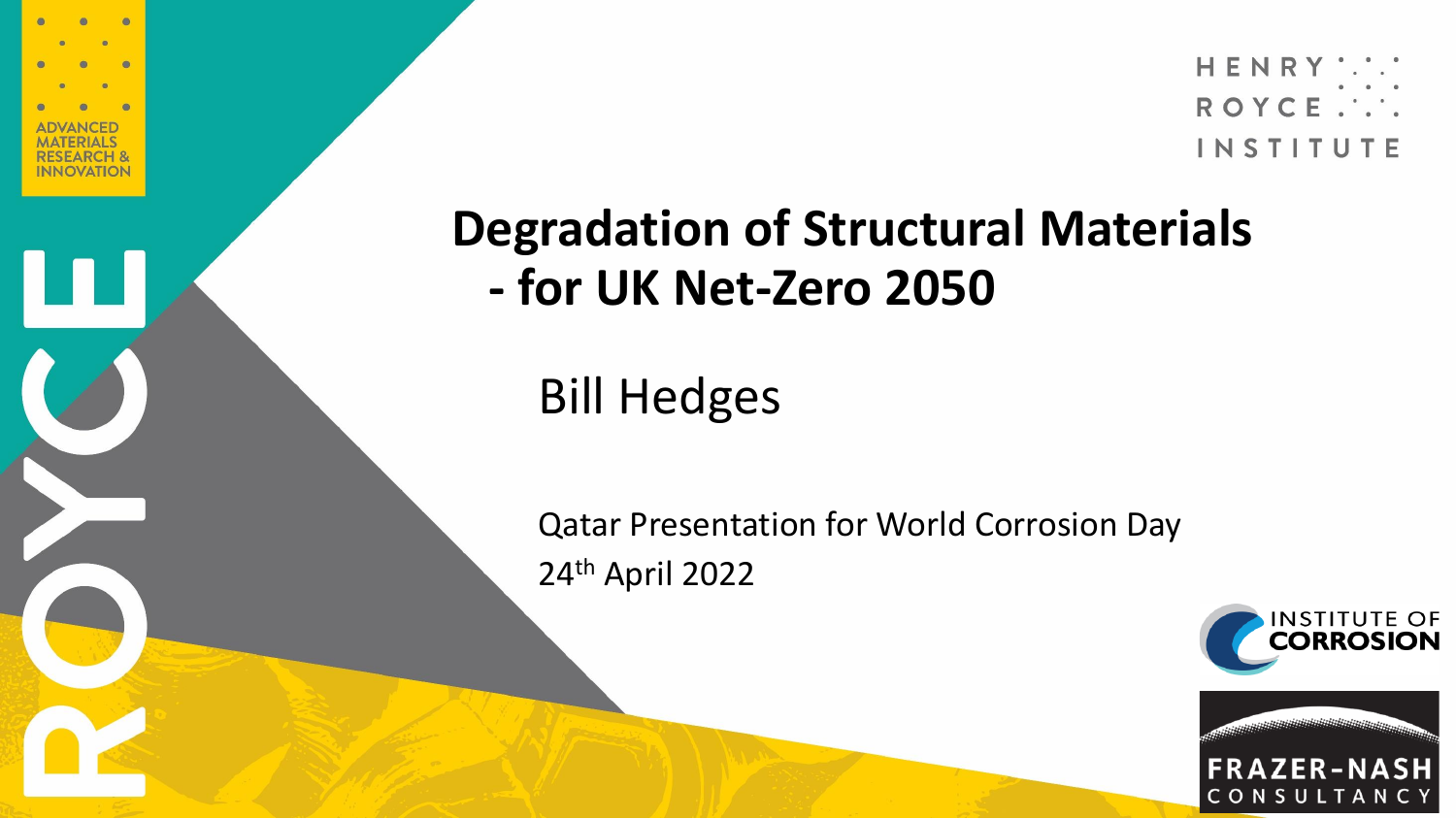#### **UK NATIONAL INSTITUTE FOR ADVANCED MATERIALS RESEARCH AND INNOVATION**

#### **National institute with regional footprint**

Central Laboratory, **National Nuclear Laboratory**

Rex Richards Building,

**University of Oxford**

**£235m EPSRC investment:**

- 6 new buildings
- 4 established centres

ROYCE

Royce Hub Building, **The University of Manchester**

Materials Innovation Factory,

**University of Liverpool**

Bragg Centre for Materials Research, **University of Leeds**

> Translation & **Discovery** Centres, **University of Sheffield**

**Cranfield University** 

> Maxwell Centre, **University of Cambridge**

Uren Building, **Imperial College London**

Materials Research Facility **UKAEA**

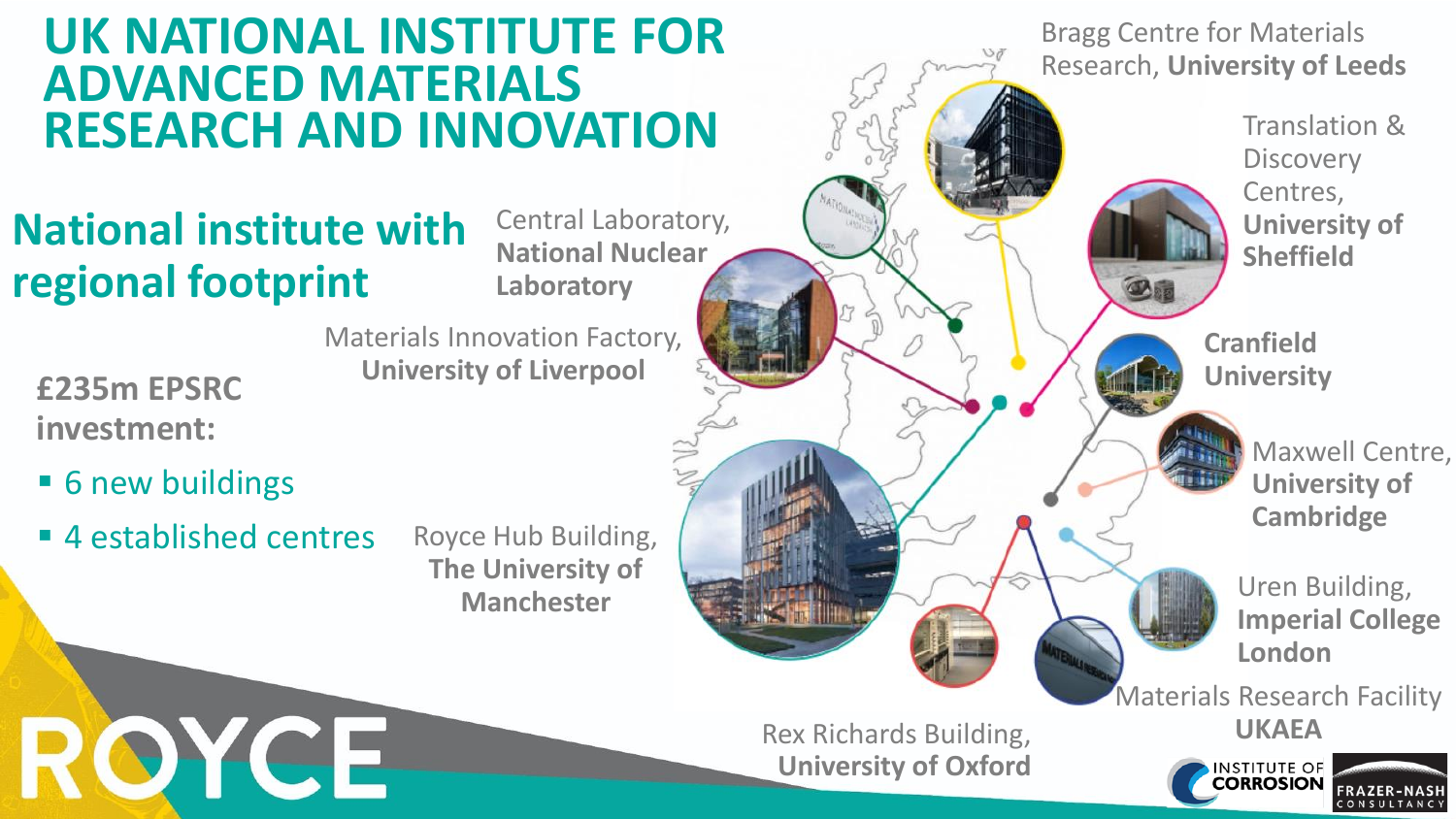# **UK Net Zero Commitment by 2050 - 27th June 2019**

- First major economy in world to legislate to end it's contribution by 2050.
- Requires UK to bring all greenhouse gas emissions to net zero by 2050.
	- An absolute target
	- Previous target was relative: required a minimum 80% reduction vs. 1990 levels.
- Growth in "green collar jobs" to 2 million.
- Grow exports in the low carbon economy to £170 billion a year by 2030.
- Followed by numerous papers and studies on way forward
- 20<sup>th</sup> April 2021 Update: Reduce emissions by 78% by 2035 compared to 1990 levels
	- Achieves 75% of reduction needed by 2050.
	- Accelerates decision making

OYCE

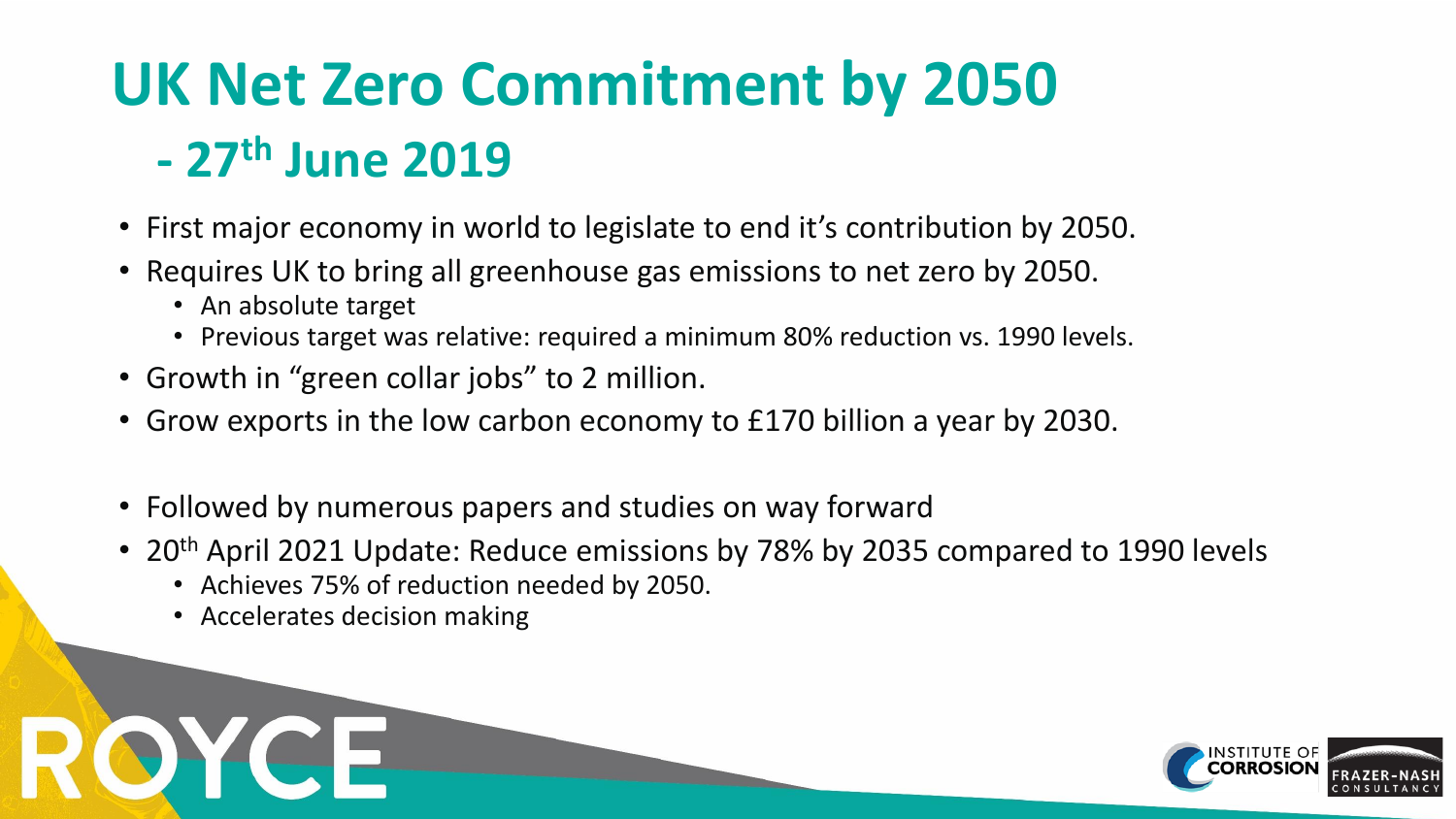## **Corrosion Remains a Global Problem**

- Cost of Corrosion Estimated at 3.4% of Global GDP
	- \$2.5 trillion worldwide

OYCE

- UK 2020 GDP = \$2.83 trillion
	- UK cost of corrosion ~\$100 billion



Cost of corrosion as a percentage of GDP by Year Bubble areas are scaled based on the cost as a proportion of world GDP using data from the NACE Impact Report 2016 and the World Bank

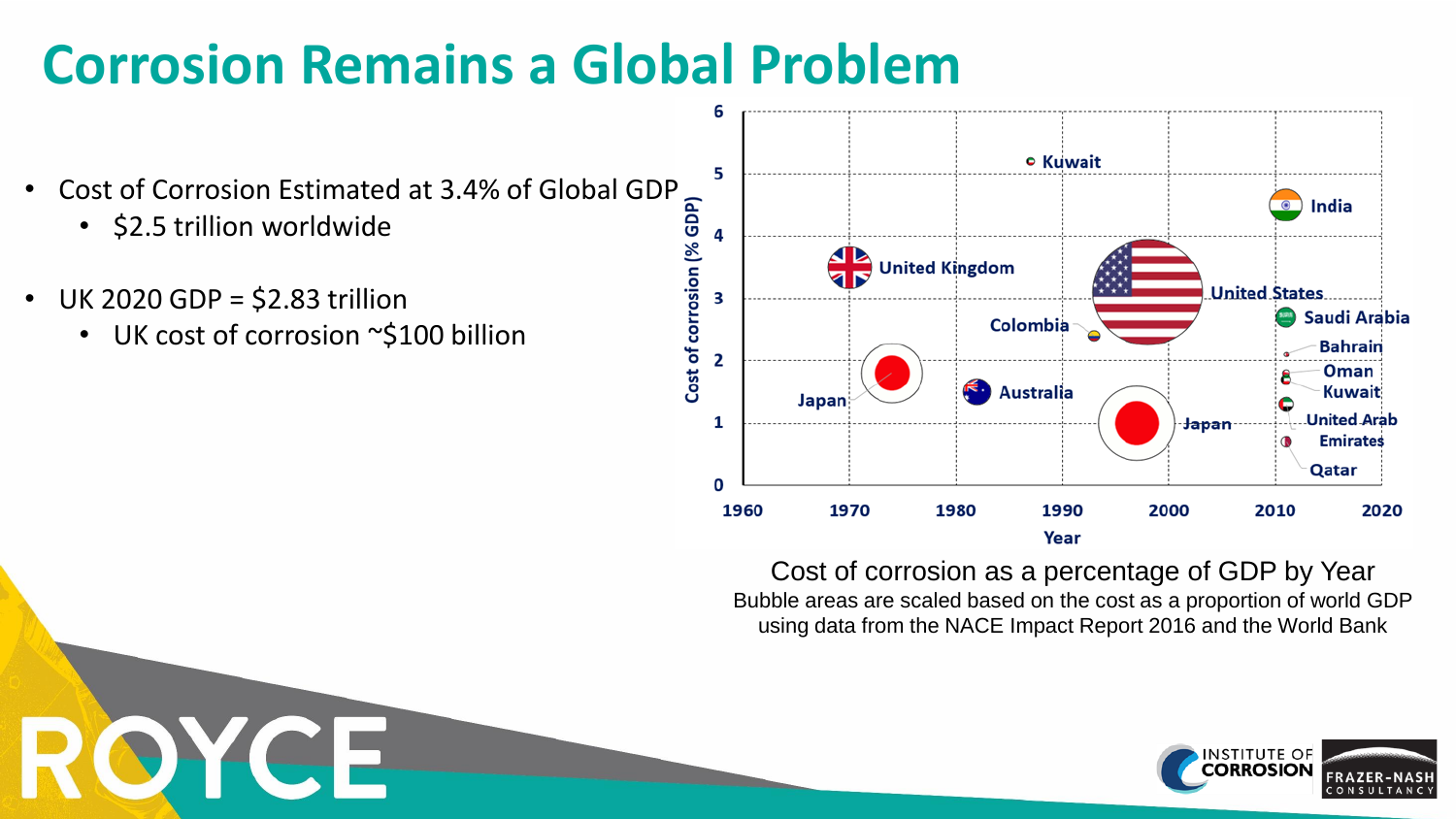## **Structural Materials Degradation Study**

- Henry Royce Institute in collaboration with Frazer-Nash Consultancy
	- Funded by the EPSRC (Engineering and Physical Sciences Research Council)
- Degradation issues affecting structural materials
	- Critical to delivering the UK's goal of net-zero greenhouse gas emissions by 2050.
	- Landscaping exercise (not a roadmap)
	- January April 2021

ROYGE

- Primary objective: Identify key R&D opportunities for investment by UK
	- Identify issues which could slow or prevent the transition.
	- Ensure the transition occurs in a safe, timely and efficient manner.
	- Highlight topics that are common to several industries.
- A convening activity for the UK materials community
	- Enabled by Royce with outputs available to everyone

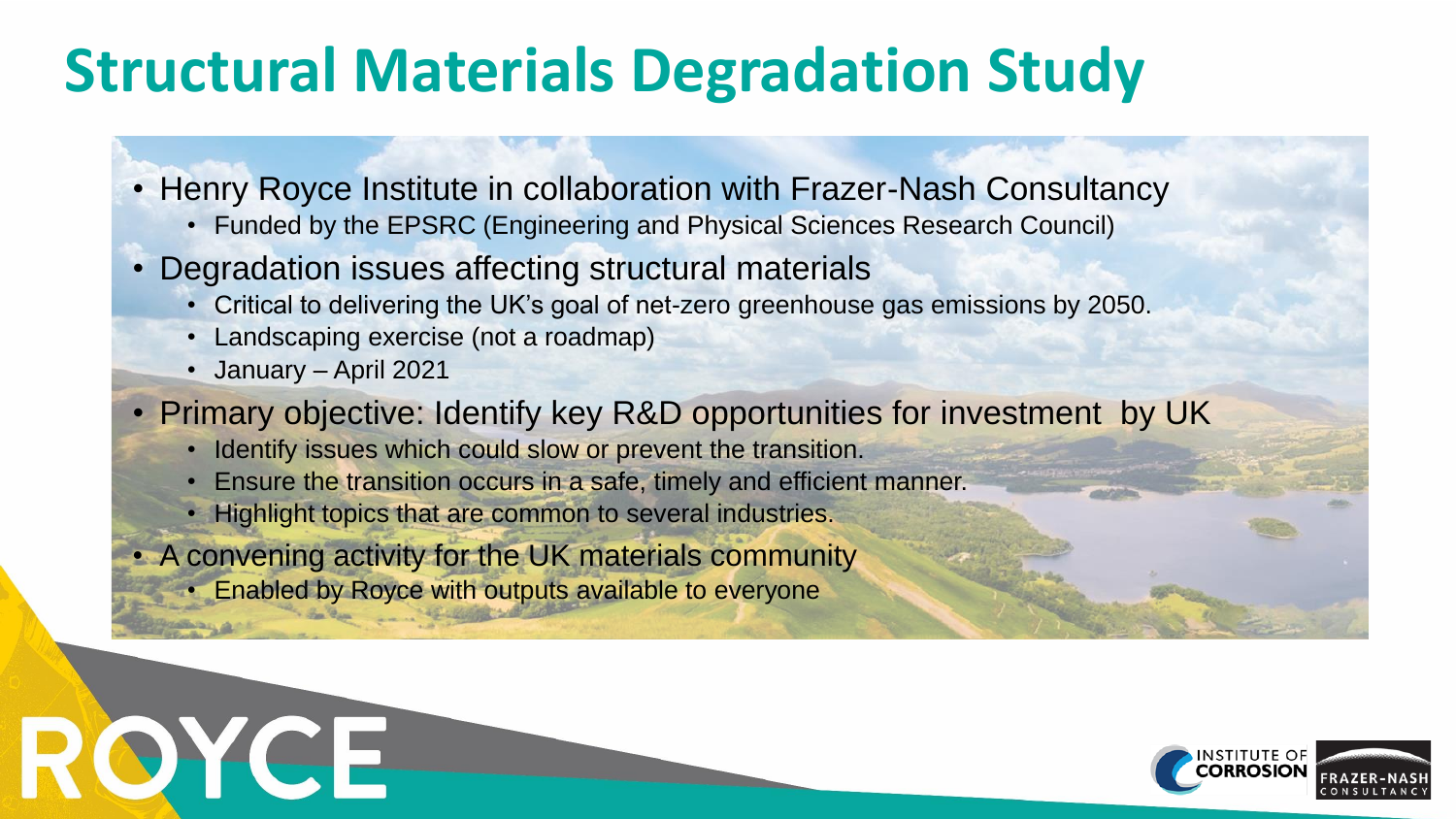

OYCE

Focused on five industries critical for the transition:

- **1. Wind power generation (onshore and offshore).**
- **2. Nuclear fission (not fusion).**
- **3. Hydrogen production and usage.**
- **4. Transportation (Air, Road, Rail and Sea).**
- **5. Carbon Capture and Storage (CCS).**

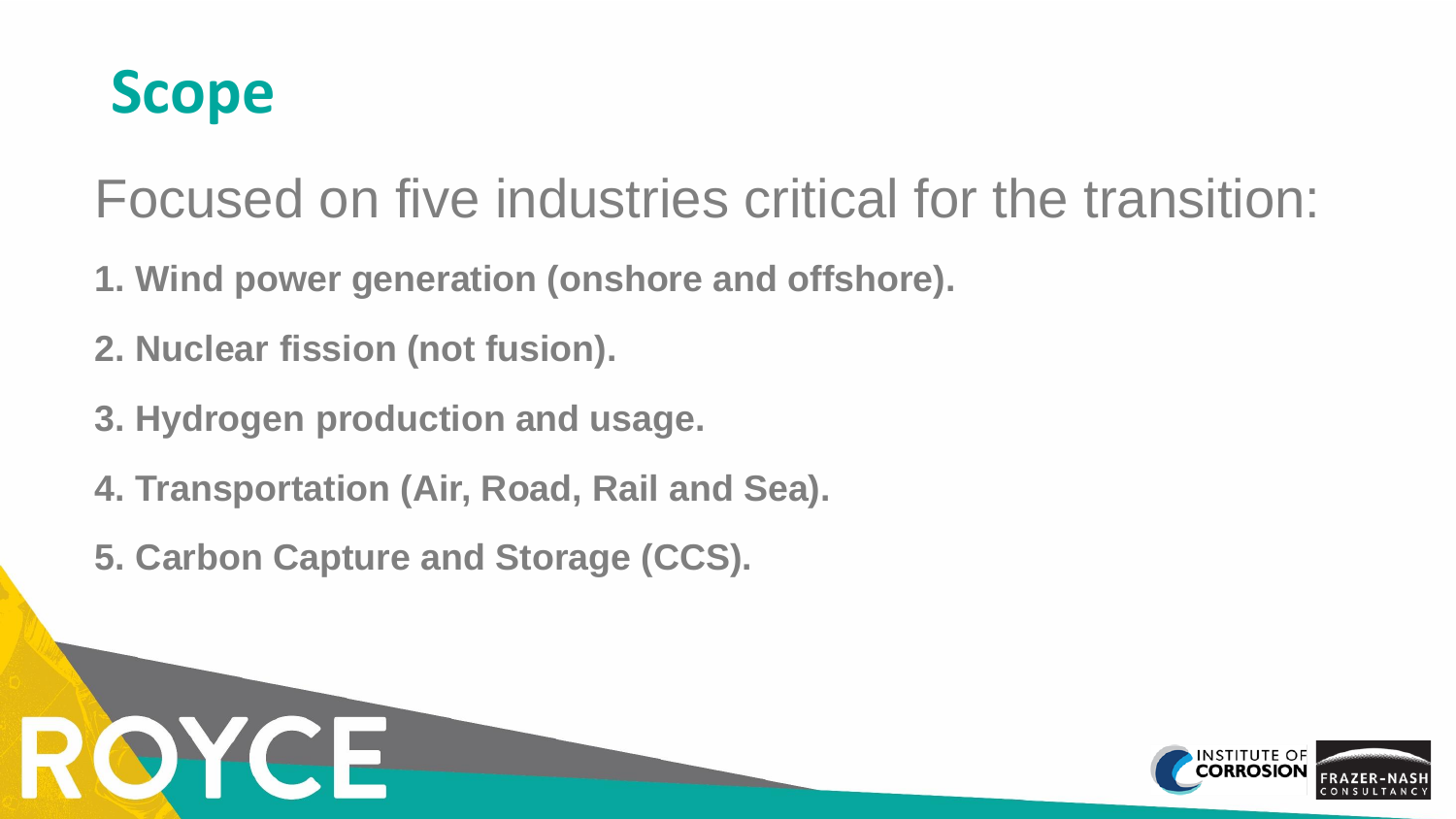# **Approach Taken**

- Required input from sector experts • Industrial & Academic
- Questionnaire Survey
	- Targeted experts and social media
- Core Working Team
- Steering Team

OYCE

- Leading academics
- Testing approach, survey questions, contacts, findings
- Collate Responses
- Review of Findings with sector experts
- Develop Landscape white paper



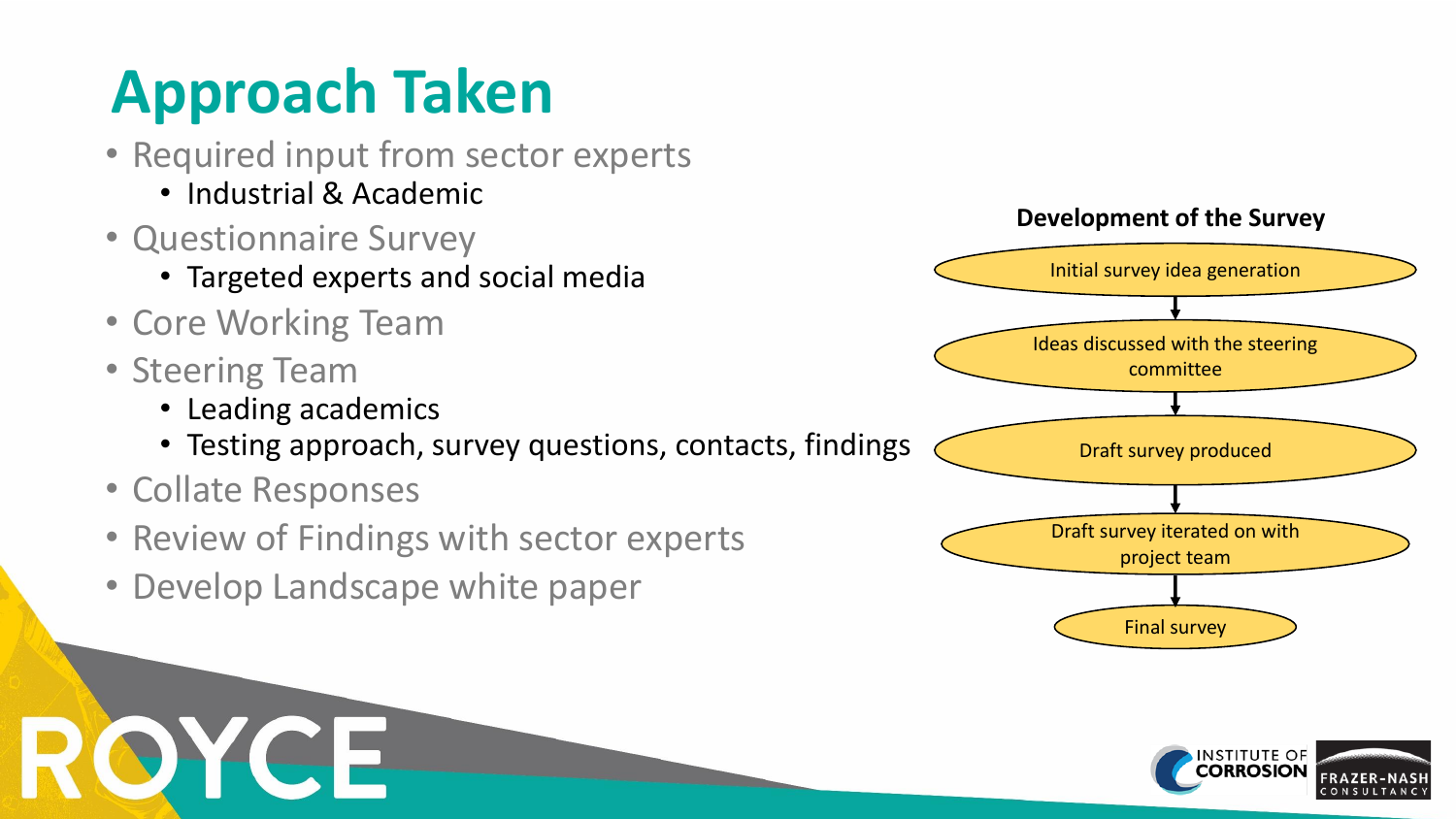### **Focus of Survey Questions**

- Identifying the sector opportunities and challenges in meeting net-zero 2050.
- Identifying and ranking specific degradation issues.
- Suggesting research priorities to address degradation concerns.
- Rating the UK's research strengths.
- Rating the UKs ability to commercialise research developments.
- Quantitative & Qualitative input.

**OYCE** 

• Some subjectivity in how summarised.

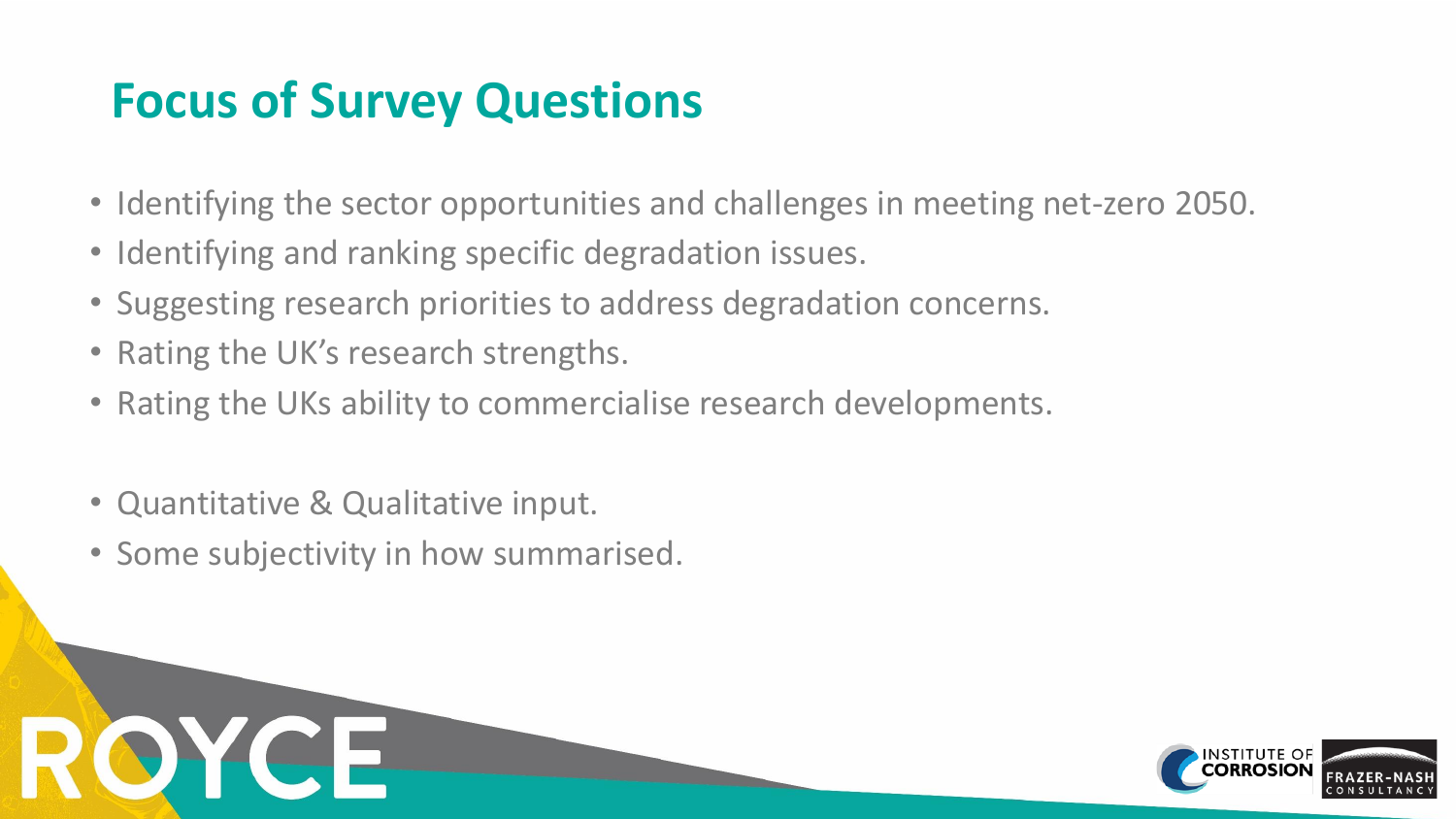### **Survey Respondents**

ROYCE

• 41 responses from organisations addressing degradation routinely

| <b>NNL</b>               | <b>DNV</b>              | <b>Universities:</b>              |
|--------------------------|-------------------------|-----------------------------------|
| <b>Element Materials</b> | <b>Solar Turbines</b>   | <b>Manchester,</b><br>$\bullet$ . |
| <b>Technology</b>        | <b>Lloyd's Register</b> | Southampton                       |
| AMPP (NACE+SSPC)         | <b>Arup</b>             | · Sheffield                       |
| <b>SSE</b>               | <b>Jacobs</b>           | <b>Bristol</b><br><b>O</b>        |
| <b>TWI</b>               | <b>Total</b>            | Leicester<br><b>O</b>             |
| <b>TRL9</b>              | <b>SegCorr</b>          | <b>Birmingham</b><br><b>OV</b>    |
| <b>NPL</b>               | <b>EDF</b>              |                                   |
| <b>ASTM</b>              |                         |                                   |

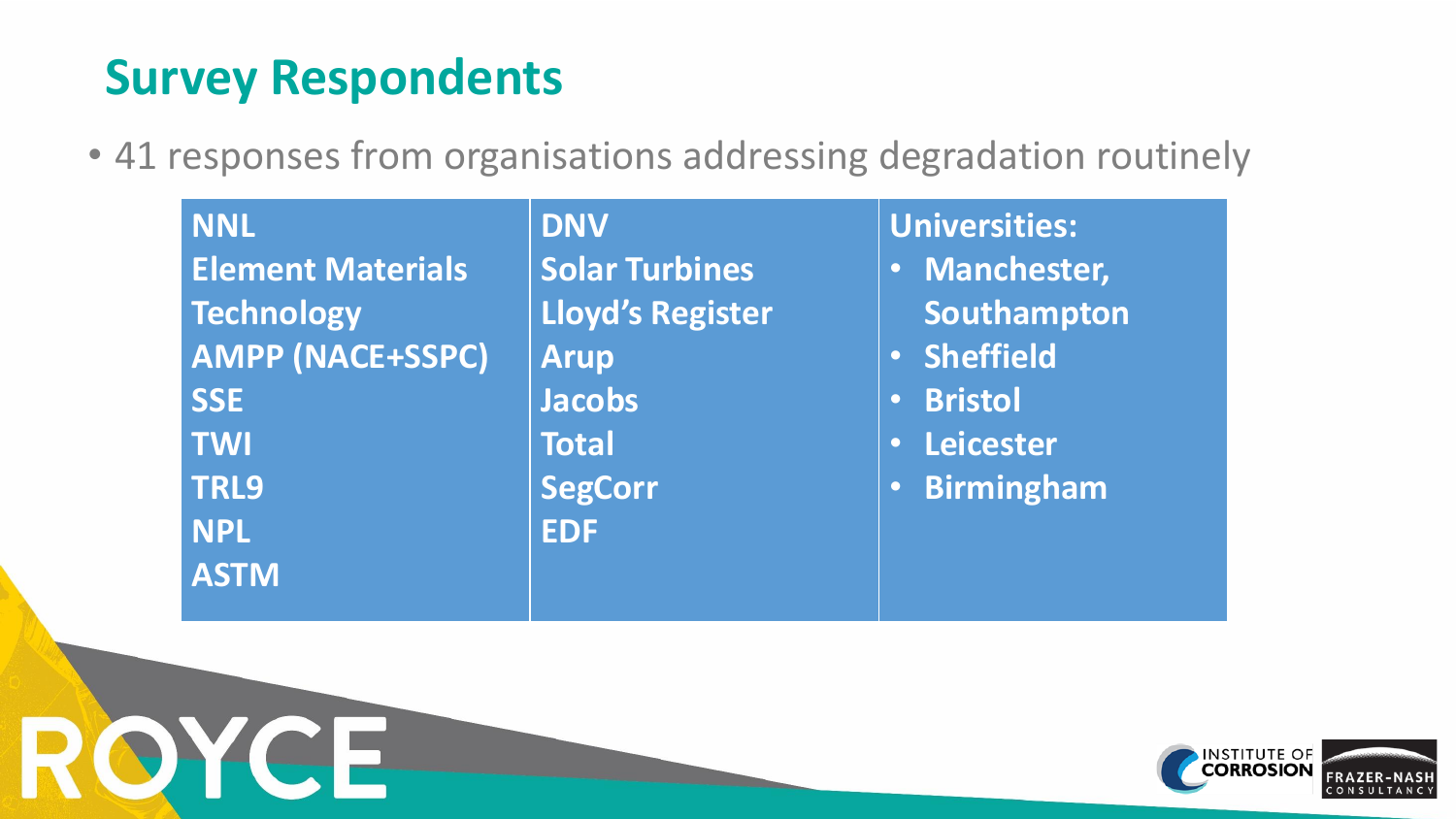### **Survey Respondents**

41 survey respondents.

- Many covered multiple sectors.
- Which gave 123 sector inputs

Expertise split evenly across sectors.

17 22 14 12 15 13 15 15 0 5 10 15 20 25 Nuclear fission Wind Transportation Transportation Transportation Transportation (Air) (Rail) (Road) (Sea) Carbon capture storage (CCS) Hydrogen (including hydrogen substitutes such as ammonia) Responses

Majority affiliated to industry.





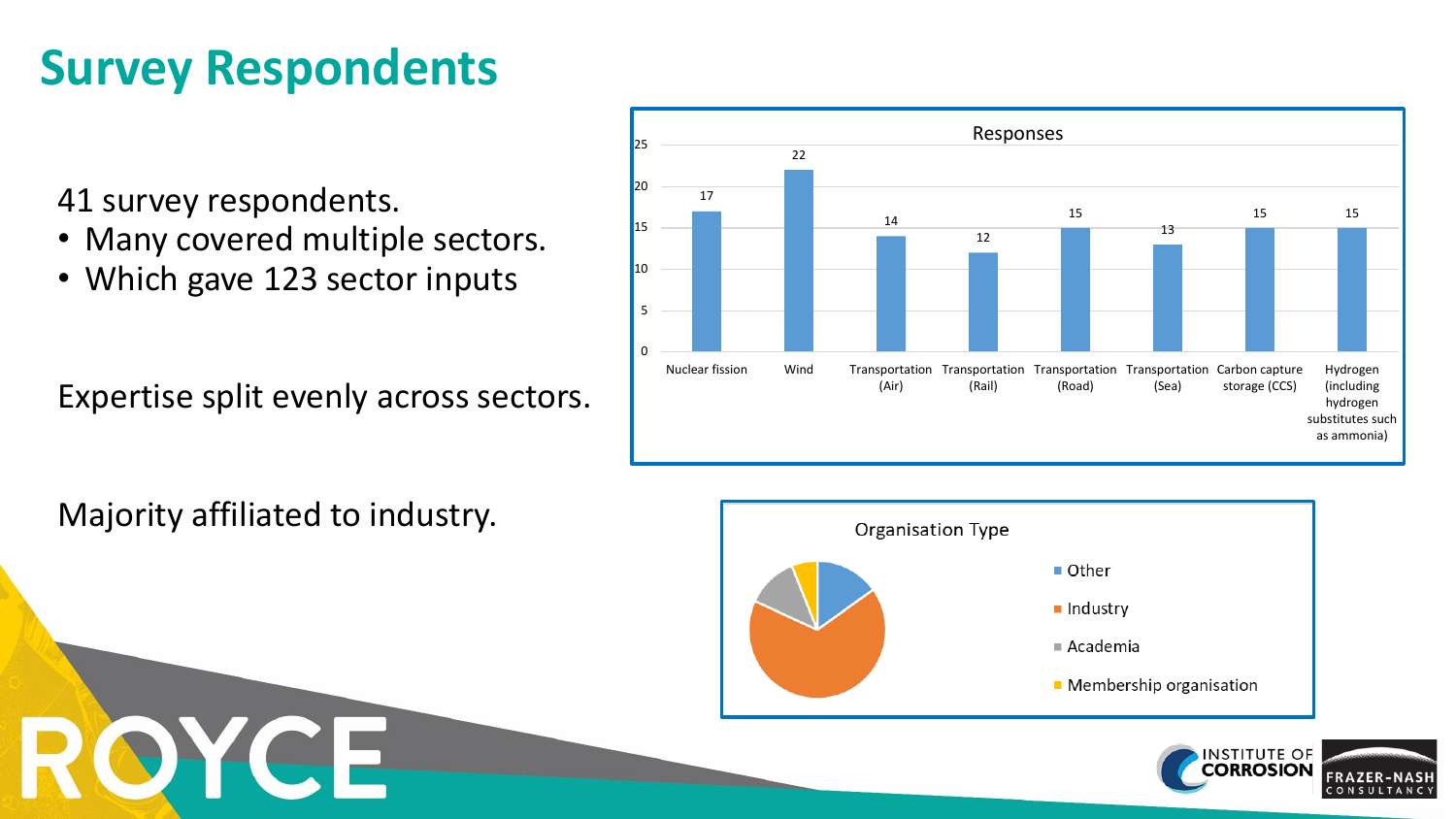### **Findings**

- No "Show Stoppers"
- •Numerous opportunities to improve.
- Sector specific topics not discussed in detail here.
	- e.g. Graphite degradation in nuclear reactors.
- Cross Sector topics & opportunities.

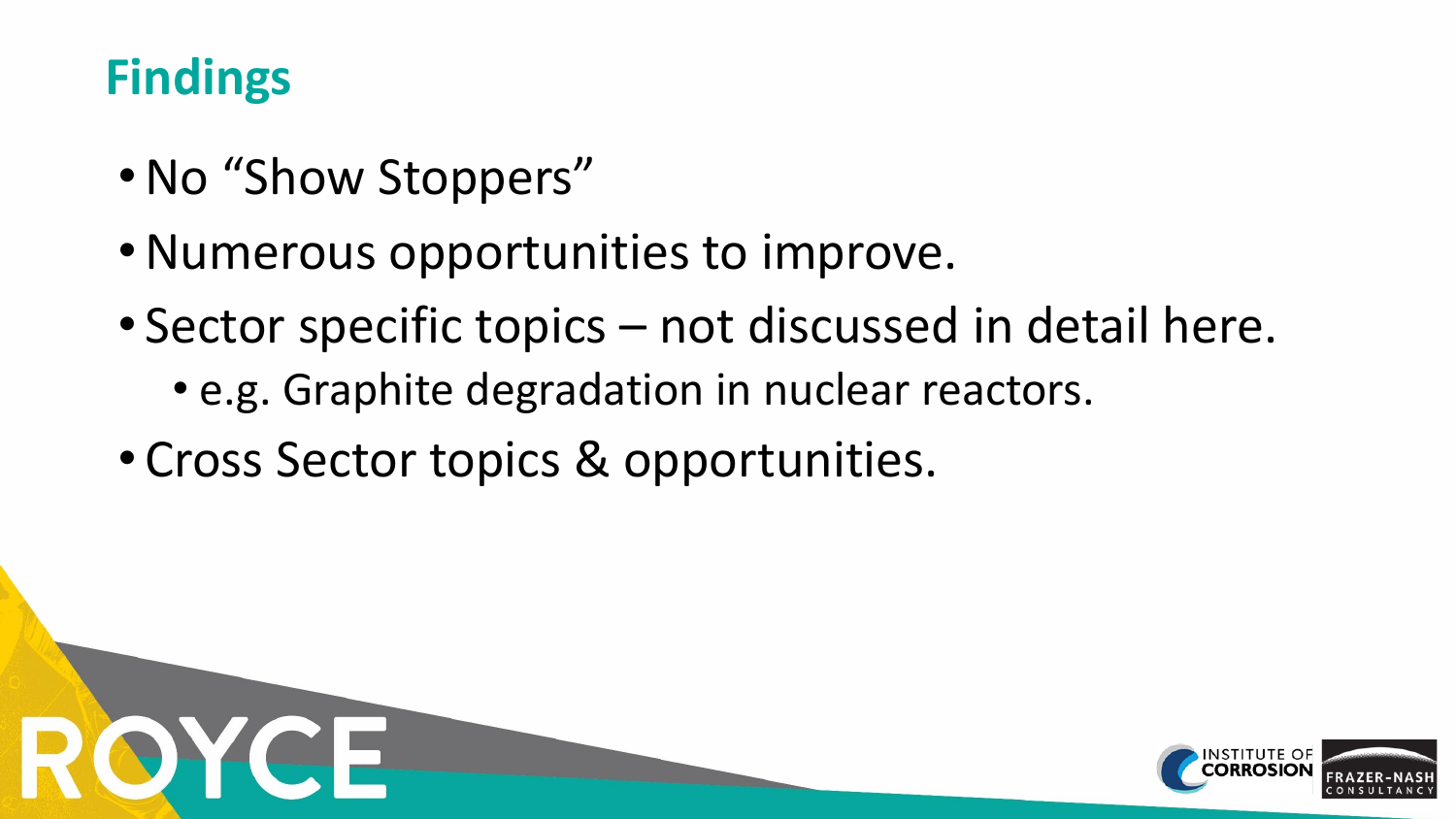## **Findings Matrix**

RQYCE

| <b>5 Sectors</b>                 | <b>21 Degradation Topics</b>       | <b>6 Material Groupings</b> | <b>6 Themes</b>              |
|----------------------------------|------------------------------------|-----------------------------|------------------------------|
| <b>Nuclear Fission</b>           | Fatigue                            | Alloys for low              | Design and manufacture       |
|                                  | Creep                              | temperatures                |                              |
| Wind                             | Corrosion                          |                             | <b>Modelling</b>             |
|                                  | Creep-Fatigue                      | Alloys for high             |                              |
| Transport (Air, Road, Rail, Sea) | Corrosion-Fatigue                  | temperatures                | Maintenance                  |
|                                  | Inspection/monitoring              |                             |                              |
| Carbon Capture & Storage         | Hydrogen Environment               | Coatings for low            | Characterisation and testing |
|                                  | CO <sub>2</sub> Environment        | temperatures                |                              |
| Hydrogen                         | <b>New Materials</b>               |                             | Knowledge and data           |
|                                  | In-Situ Imaging                    | Coatings for high           | management                   |
|                                  | <b>Standards</b>                   | temperatures                |                              |
|                                  | <b>Mechanistic Models</b>          |                             | Leadership and policy        |
|                                  | Lifing                             | Composites and              |                              |
|                                  | <b>Test Methods</b>                | polymers                    |                              |
|                                  | Long Term Testing                  |                             |                              |
|                                  | Manufacturing                      | Concretes                   |                              |
|                                  | <b>Additive Manufacturing (AM)</b> |                             |                              |
|                                  | Recycling                          |                             |                              |
|                                  | Irradiation damage                 |                             |                              |
|                                  | <b>Cathodic Protection</b>         |                             |                              |
|                                  | Characterisation                   |                             |                              |
|                                  |                                    |                             |                              |

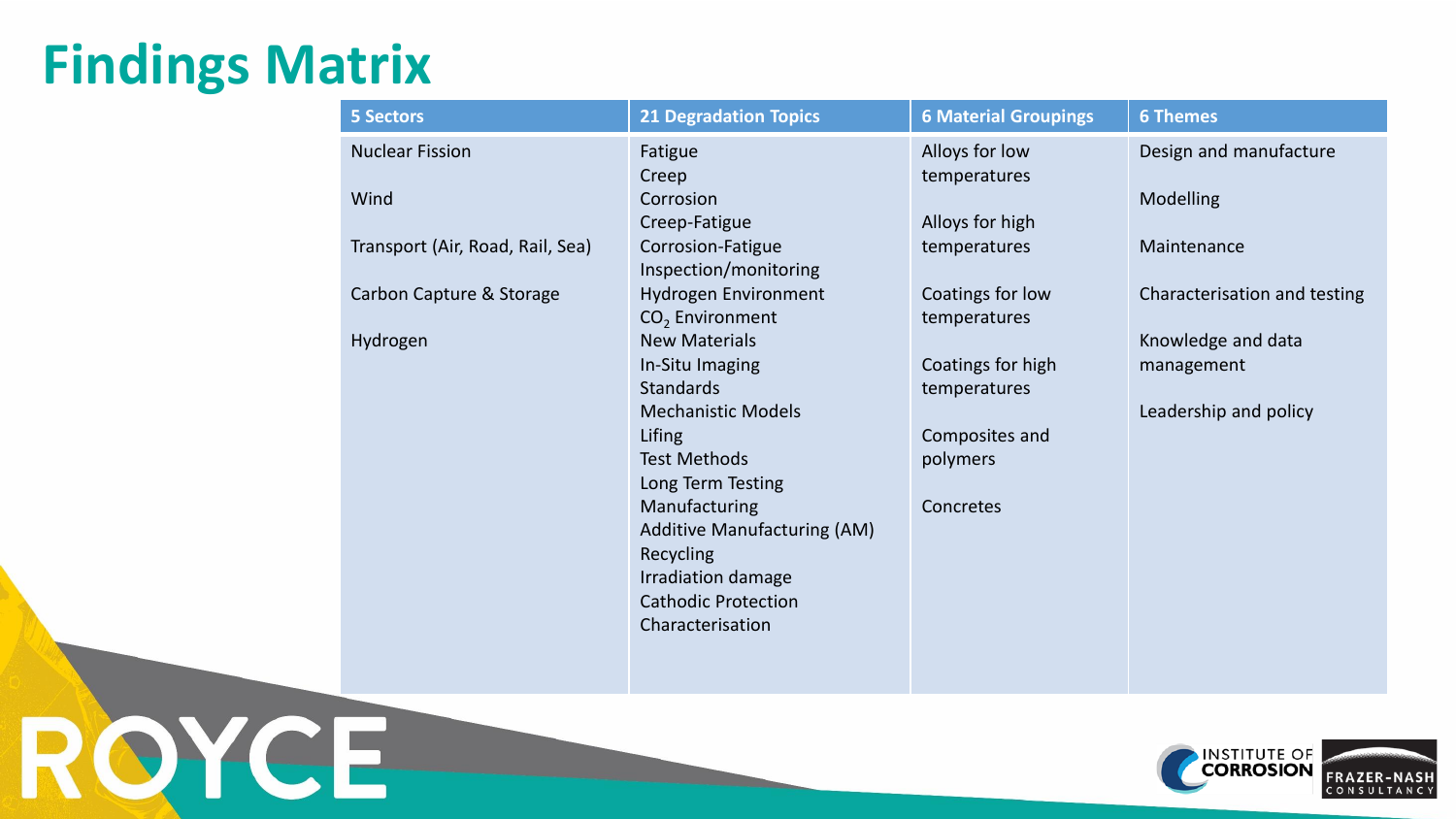## **Heat Map: Topics vs Industry Sector**

|                       | <b>Industry Sectors</b> |      |                 |                  |                  |                 |                             |          |  |
|-----------------------|-------------------------|------|-----------------|------------------|------------------|-----------------|-----------------------------|----------|--|
| Topic                 | Nuclear fission         | Wind | Transport - Air | Transport - Rail | Transport - Road | Transport - Sea | Carbon Capture<br>& Storage | Hydrogen |  |
| Fatigue               |                         |      |                 |                  |                  |                 |                             |          |  |
| Creep                 |                         |      |                 |                  |                  |                 |                             |          |  |
| Corrosion             |                         |      |                 |                  |                  |                 |                             |          |  |
| Creep-Fatigue         |                         |      |                 |                  |                  |                 |                             |          |  |
| Corrosion-Fatigue     |                         |      |                 |                  |                  |                 |                             |          |  |
| Inspection/monitoring |                         |      |                 |                  |                  |                 |                             |          |  |
| Hydrogen Environmen   |                         |      |                 |                  |                  |                 |                             |          |  |
| CO2 Environment       |                         |      |                 |                  |                  |                 |                             |          |  |
| New Materials         |                         |      |                 |                  |                  |                 |                             |          |  |
| In-Situ Imaging       |                         |      |                 |                  |                  |                 |                             |          |  |
| Standards             |                         |      |                 |                  |                  |                 |                             |          |  |
| Mechanistic Models    |                         |      |                 |                  |                  |                 |                             |          |  |
| Lifing                |                         |      |                 |                  |                  |                 |                             |          |  |
| <b>Test Methods</b>   |                         |      |                 |                  |                  |                 |                             |          |  |
| Long Term Testing     |                         |      |                 |                  |                  |                 |                             |          |  |
| Manufacturing         |                         |      |                 |                  |                  |                 |                             |          |  |
| AM                    |                         |      |                 |                  |                  |                 |                             |          |  |
| Recycling             |                         |      |                 |                  |                  |                 |                             |          |  |
| Irradiation damage    |                         |      |                 |                  |                  |                 |                             |          |  |
| Cathodic Protection   |                         |      |                 |                  |                  |                 |                             |          |  |
| Characterisation      |                         |      |                 |                  |                  |                 |                             |          |  |

• Corrosion, Fatigue & Creep appear as the most common degradation mechanisms.

• Numerous other opportunities identified.

ROYCE

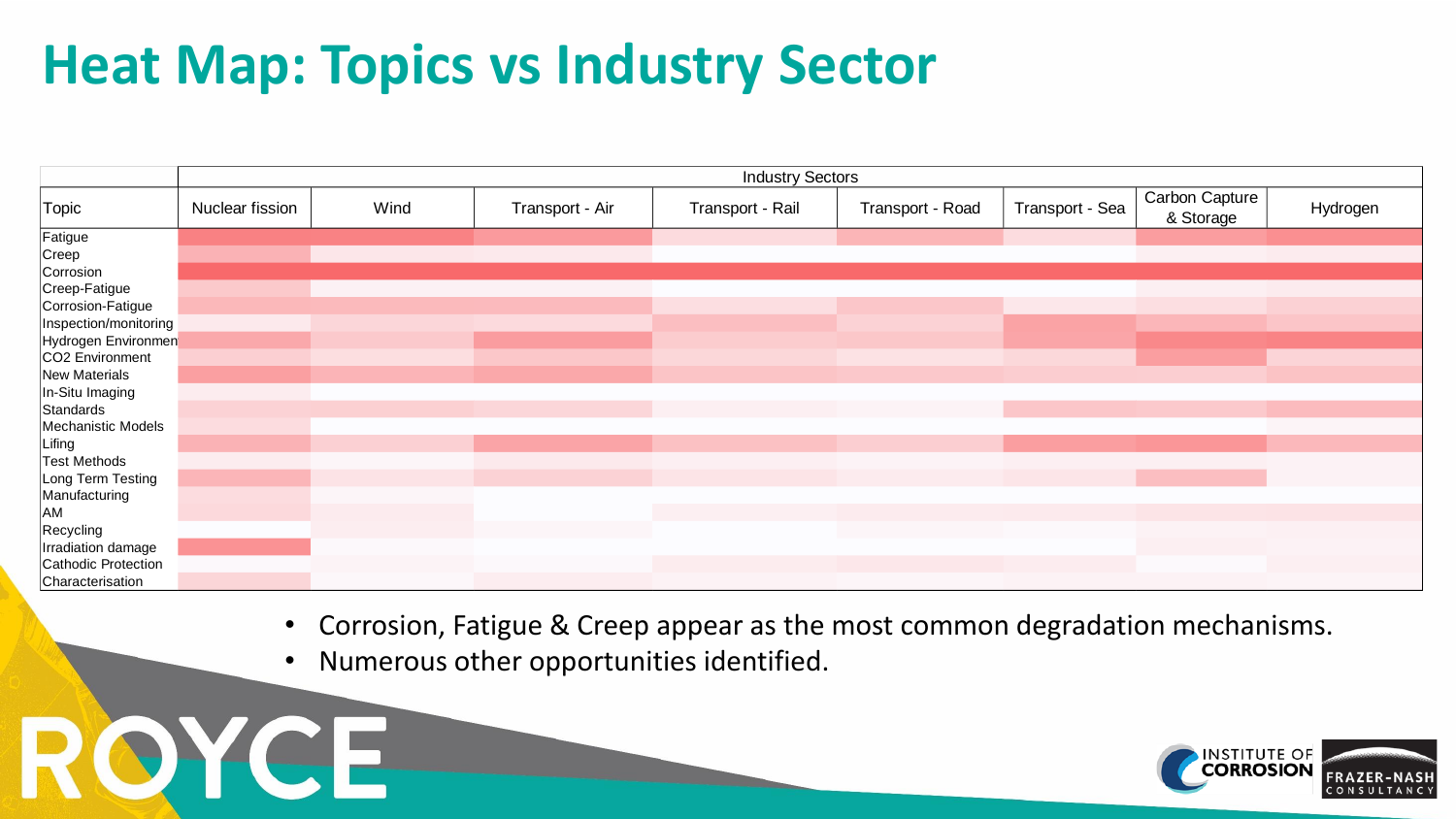# **Hydrogen (and Ammonia) Opportunities**

- Repurposing of existing equipment
	- Gas infrastructure (e.g. pipelines, compressors)
- Primary concern: Embrittlement & cracking of steels
	- Possibly polymers as well
- Opportunities
	- Degradation Mechanisms not fully understood
	- Long term effect of hydrogen on materials
	- Inspection methods especially for cracking.
	- Development of common standards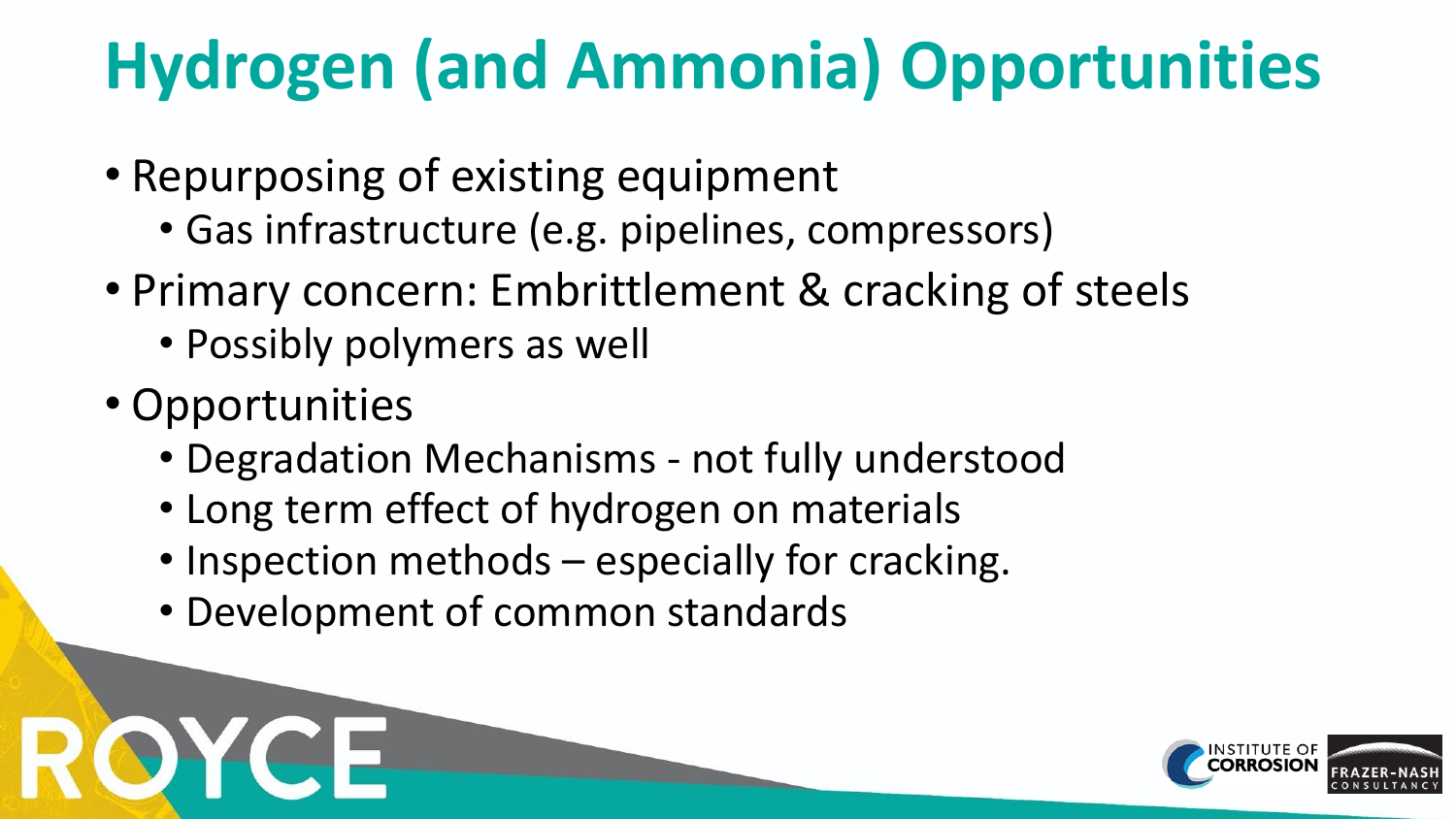# **A Selection of Cross Sector Findings**

- 1. Design and manufacture
- 2. Modelling and simulation
- 3. Maintenance and inspection
- 4. Characterisation and testing
- 5. Knowledge and data management
- 6. Leadership and policy

OYCE

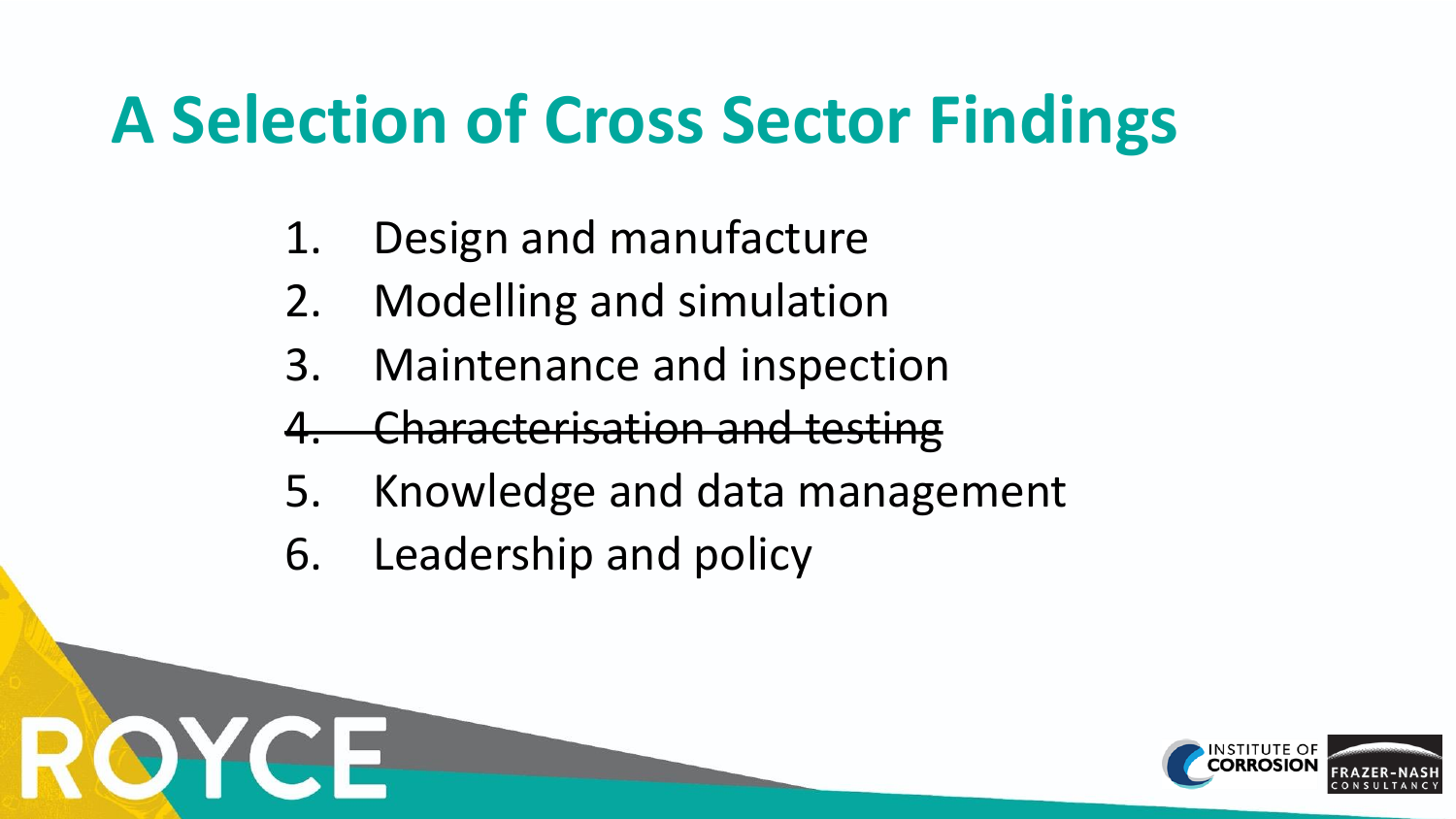# **Design and Manufacture**

- Have a long-term view on structures too often driven by CAPEX and short-term ROI
	- e.g. use more alloys vs carbon steel
- Subsidise high-cost alloys so more widely used avoid corrosion needs a holistic approach.
- Involve degradation engineers at design
	- Design engineers not typically knowledgeable about degradation
	- e.g. wind & power engineers vs. oil and gas
- Develop common standards so everyone works to same specifications.
- For complex structures use a holistic approach.
	- Using modular approaches can keep problems in system (e.g. aircraft).

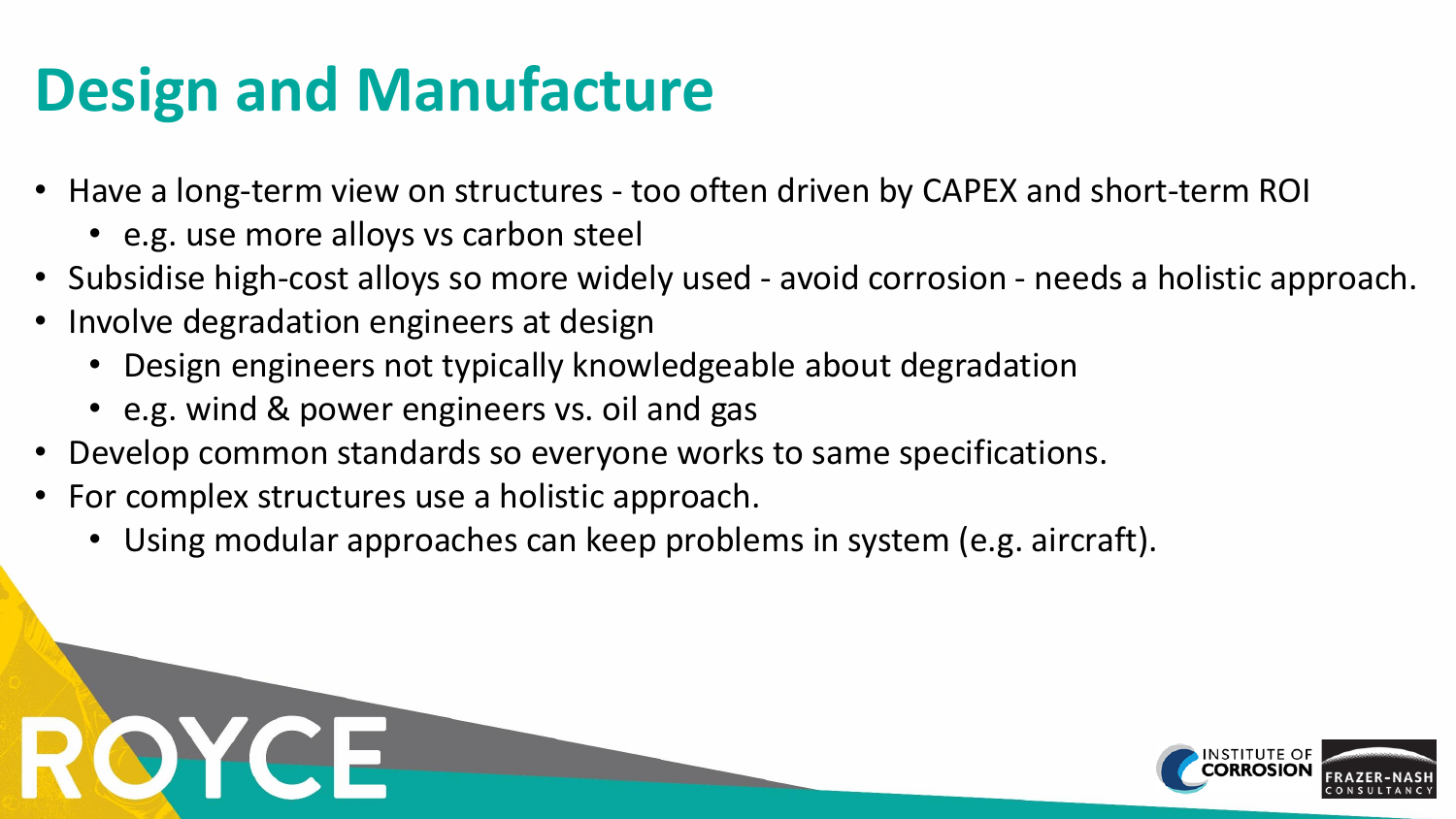#### **Modelling and Simulation**

- Need better life prediction and life extension capability avoid repair and replace.
- Develop improved test methods for long term prediction of life.

#### **Maintenance and inspection**

- Look after existing infrastructure now avoid repairing & replacing.
- Develop and use more sensors to monitor degradation.

#### **Knowledge and Data Management**

- Improve data sharing
	- e.g. OEM's (original equipment manufacturers) & Operators often keep data confidential.
- Develop training for degradation control for staff in renewable industries at all levels.
- Have a common forum for sharing

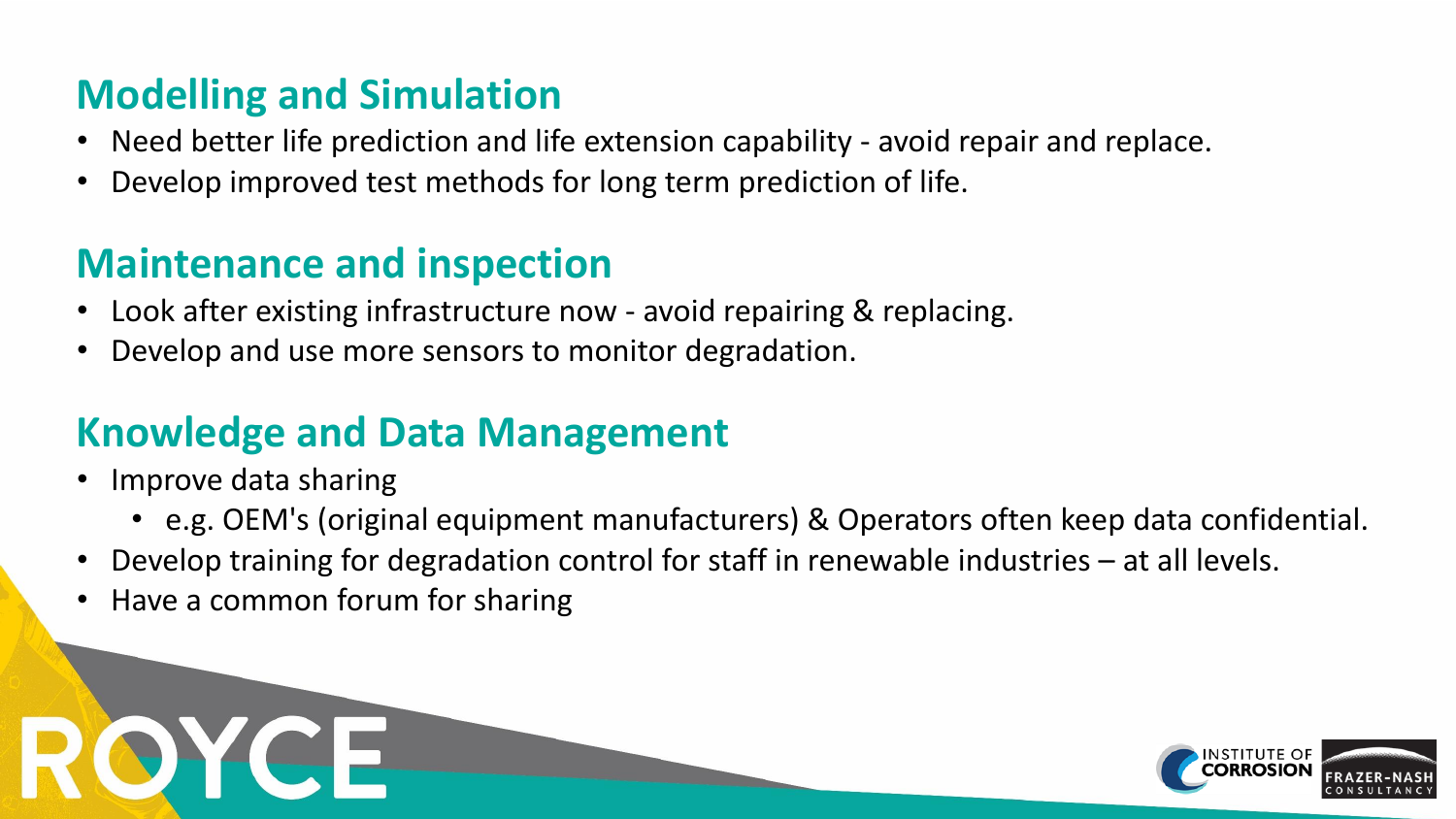## **Leadership and Policy**

- Review UK approach to Research
	- Funding often requires novel content so challenging for some important topics e.g. Steel & Concrete
	- e.g. Concrete accounts for 8% of man-made  $CO<sub>2</sub>$  emissions
	- Review funding duration
		- Postdoctoral projects commonly last only 1-2 years, and fellowships 5 years.
		- As a result expertise is often lost, making longer research programmes difficult to fund and run
- High Level Leadership Required a clearly communicated strategy to achieve net zero.
	- From senior policymakers with a broad range of cross-sectoral academic and industrial stakeholders.
	- Prioritise In many sectors there are a range of green technologies often in competition with one another.
	- Provide investment confidence and sense of purpose for the research community.
	- Encourage collaborative efforts
	- Create a results focussed challenge (e.g., Faraday battery challenge).